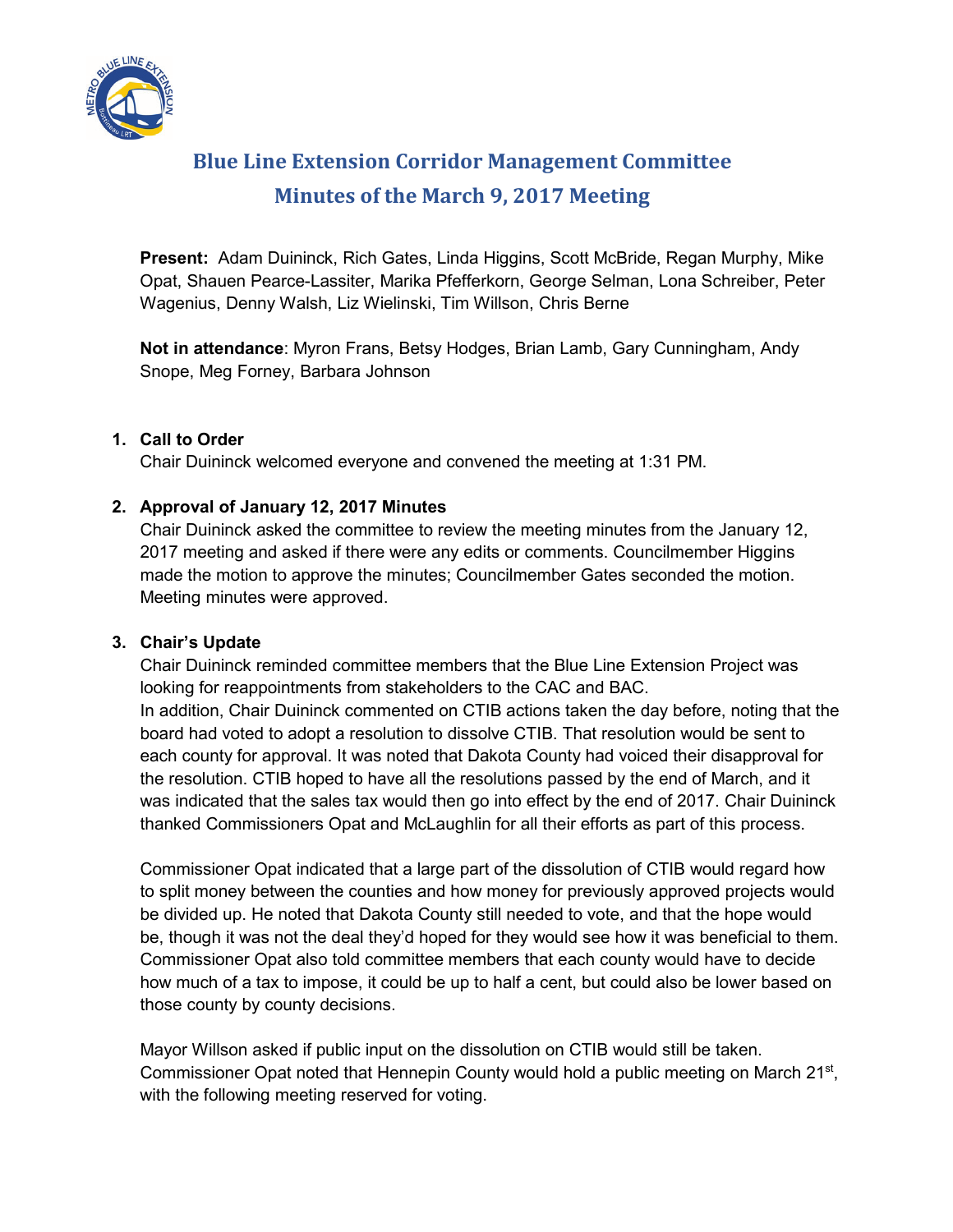

Chair Duininck turned his time over to Councilmember Schreiber who presented a handout addressing the Brooklyn Park 169/101 Interchange Project. Councilmember Schreiber related that at a recent TAC subcommittee meeting, the project had been taken out of the list of approved/going forward projects and placed in the "yellow light" awaiting funds category. The councilwoman stressed that the proposed project would not only benefit the roadway, but would also have positive effects on ridership for BLRT. She urged council members, who would be present at the next TAB meeting, to encourage the board to reconsider slating this project for construction immediately.

Scott McBride from MnDOT noted that the project was important to MnDOT as well. Though they had a full list of projects approved, the 169/101 Interchange Project would be added to the list of projects to be approved with the anticipation of further federal money becoming available. He noted that MnDOT would be supporting the project at the upcoming meeting.

# **4. TAAC Workshop Debrief**

Alicia Vap presented an update on a TAAC meeting which took place recently with BLRT staff. It was noted that the membership of the TAAC included advocates for communities with a variety of disabilities. The meeting focused on a project overview with two breakout sessions to discuss Penn Ave Station (signalized crossings, Z-crossings and cycle track) and the Golden Valley Road Station (navigation and access). The goal of the meeting was to get feedback from TAAC members in relation to design and usage for those with disabilities.

Alicia Vap described key takeaways from the meeting which included general support for the design progressions. It was indicated that signage should be designed for all users, and that design details such as pavement treatments, stair widths and signage would be very important. The committee also stressed the importance of landscape placement and snow clearing to guide riders to the stations. In addition, it would be important to ensure safe and clear delineation between bicycle trail users and pedestrians.

Alicia Vap also presented a video that was shown at the TAAC meeting. This video guided viewers through the Golden Valley Road Station and access. Key design elements were visible in greater detail in the three-dimensional video. It was noted that the video would also be shown to the public at future meetings.

## **5. Construction Coordination**

Jim Toulouse presented information on construction coordination, noting that as the BLRT project continued through design/engineering and into construction there would be several projects that the BPO would need to coordinate with. This was true specifically for those projects along the construction path for BLRT and those that would impact traffic.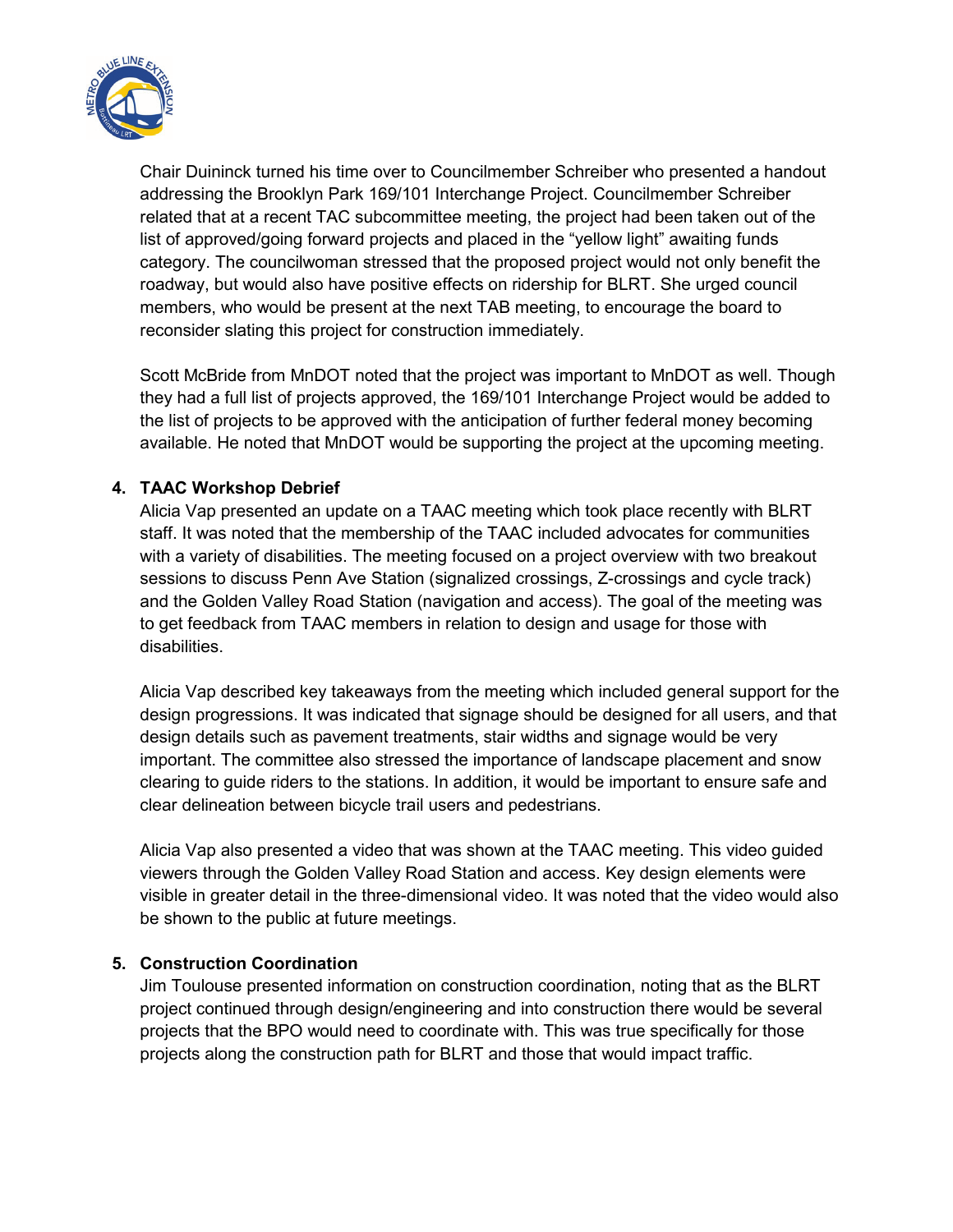

Mr. Toulouse presented a map outlining the location and details of projects that would be taking place between now and the end of BLRT construction. Those projects included the southwest light rail project, C-Line BRT, The Hennepin County Glenwood Ave Project, and I-94 improvements. Due to the number of simultaneous projects, a large coordination effort would be needed. Jim Toulouse indicated that coordination meetings with relative stakeholder had already begun and that they would continue through construction of BLRT. Blue Line Project staff were also working on developing an Interagency Construction Communications Plan.

Jim Toulouse asked if committee members had any questions. Chair Duininck noted that naming of the C-Line BRT was still being determined.

# **6. Olson Memorial Highway Update**

## **a. Stations**

Alicia Vap presented information on Olson Memorial Highway, reminding meeting members of the past design for Penn Ave and Van White Stations. It was noted that since the presentation of those designs outreach work had been done with the public and comments back from the community suggested a desire for changes. The feedback had called for more unique stations, warmer color pallets that would add a "pop" to the design.

Considering the feedback BLRT project staff had continued to advance design incorporating those community requests. New designs for the stations were presented to the CMC members. The first featured dichroic film between glass which provided a sense of light and color to the station. It was noted that a similar treatment had been used on Amundson Hall on the University of Minnesota campus. A second design was also shown, which featured colorful metal panels. This treatment had also been used on the façade of Children's Hospital on the University of Minnesota campus. Renderings of the station using stamped metal shingles on the canopy were also shown. It was noted that the same material has been used on the Walker Library in Uptown Minneapolis.

Alicia Vap asked if the committee had any questions regarding the presented designs. They did not. Alicia indicated that the designs would go to the community for discussion and feedback.

## **b. Trees**

Alicia Vap then gave an update on trees and landscaping along Olson Memorial Highway. It was noted that 240 boulevard trees and 120 median trees would be impacted by the project due to reconstruction. Roughly 20% of those were Ash trees.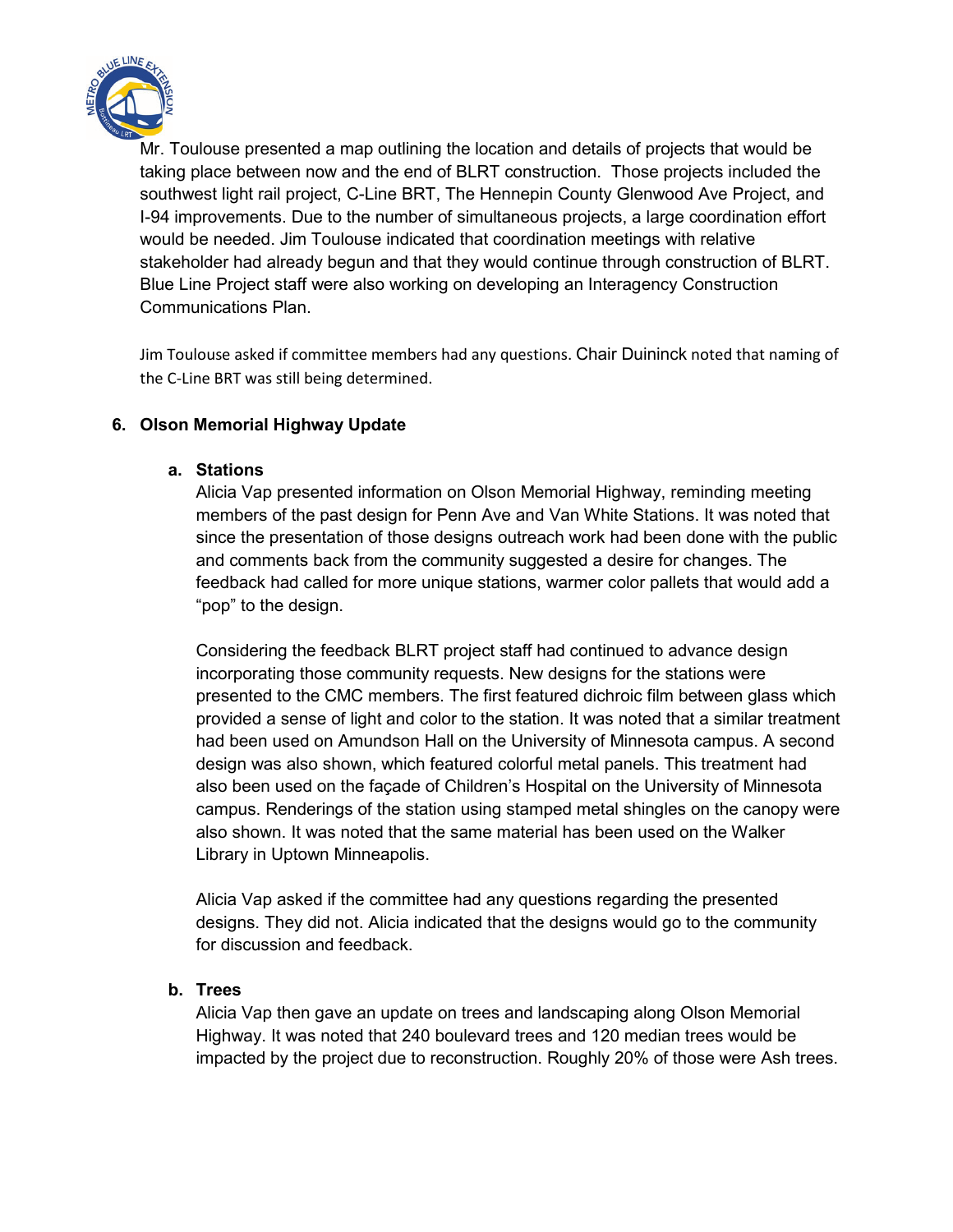

Due to the impacts the project office had been working closely with the Minneapolis Parks and Recreation Board (MPRB) to outline mitigation efforts. This mitigation would include planting an assortment of tree species in the boulevards to frame the street and provide an urban canopy. In addition, the project was working with the MPRB to relocate of over 50 existing median trees to nearby parks in North Minneapolis.

Councilmember Higgins asked if trees in the boulevards would also be replanted in the medians. Councilmember Wielinski from the MPRB, indicated that once trees grew to a certain size they were not transplantable, in addition the medians would not supply enough room for healthy growth. Therefore, the trees were proposed to move to surrounding parks.

Councilmember Pearce-Lassiter requested that some trees slated for relocation be placed nearer to Olson Memorial Highway, close to schools for instance. Alicia Vap noted that she would take that request back to the MPRB for further discussion.

## **c. Floyd B Olson Statue**

Caroline Miller from the BLRT project's environmental team presented information on the indirect adverse effect finding regarding the Floyd B Olson Statue. As part of the Section 106 process, the Blue Line Project Office had committed to developing a treatment plan for the statue. That treatment plan included research on potential relocation sites, historic reasoning for the placement of the statue in the original median location and developing potential site designs.

Councilmember Pearce-Lassiter related that as part of the community's request for art and wayfinding, it would be beneficial if the statue could stay in the area as both a wayfinding element and as an anchor to the area along with the library and paths. Caroline Miller noted that the location of the statue would ultimately be MnDOT's decision as they were the owners. Though there could be some negotiation done if other parties were interested in taking on the maintenance of the statue.

Councilmember Pfefferkorn asked if the money for the mitigation of the statue came from the project's art budget. Caroline Miller replied it did not, that it came from the environmental mitigation budget.

## **7. Upcoming Open Houses**

Sam O'Connell indicated that a round of open houses would begin March  $20<sup>th</sup>$ . A flyer would go out to the public and was included in the packets for CMC members to review. The topics covered at this CMC meeting would be covered at the open houses as well as an overall project update. The open houses would also be in a true open house style, meaning that there would be no formal presentation and the public could come and go at their leisure.